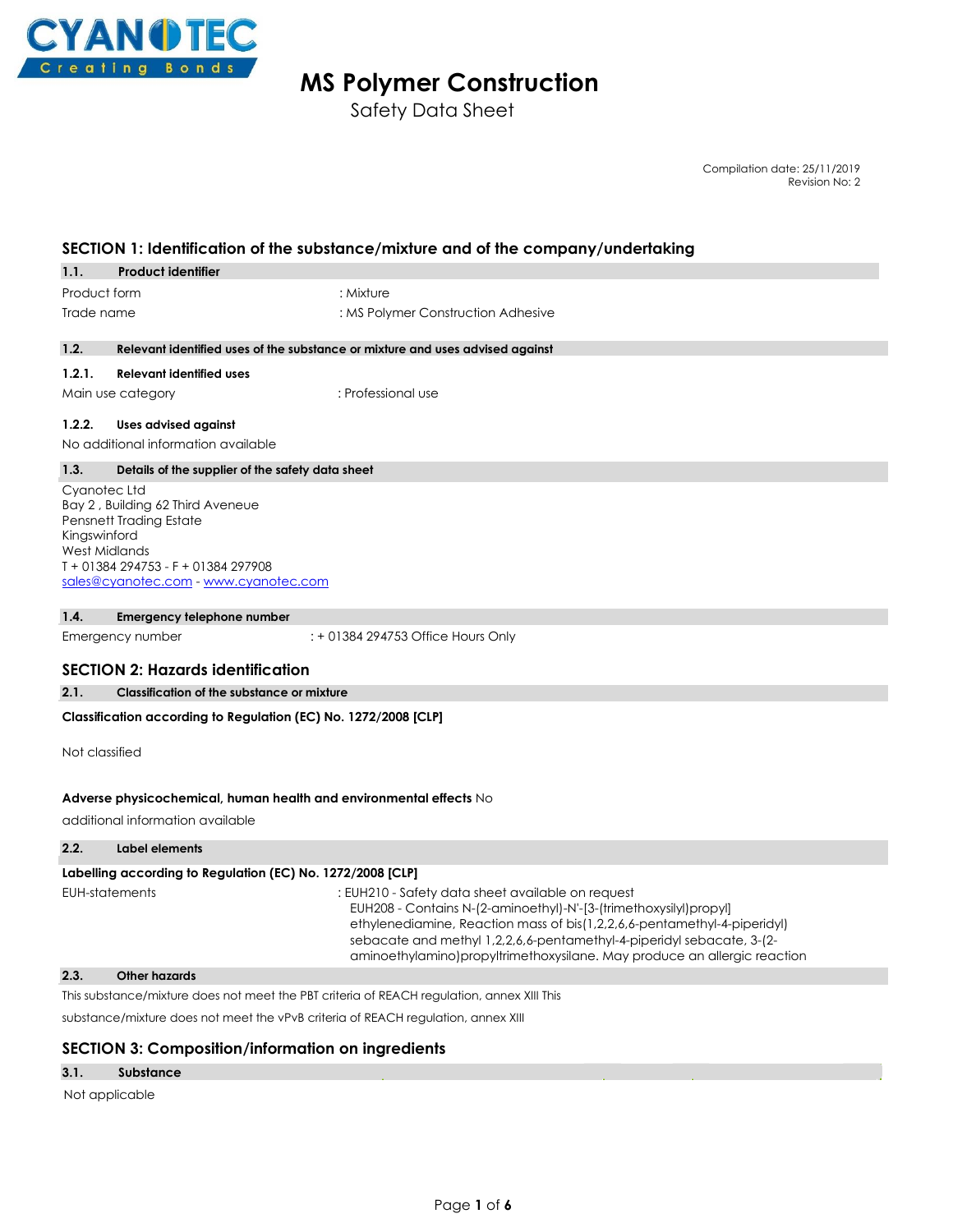# **3.2. Mixture**

| <b>Name</b>           | <b>Product identifier</b>                                              | $\%$   | <b>Classification according</b><br>to Regulation (EC) No.<br>1272/2008 [CLP] |
|-----------------------|------------------------------------------------------------------------|--------|------------------------------------------------------------------------------|
| vinvltrimethoxysilane | (CAS No) 2768-02-7<br>(EC no) 220-449-8<br>(REACH-no) 01-2119513215-52 | $-2.5$ | Flam, Lig. 3, H226<br>Acute Tox, 4 (Inhalation),<br>H332                     |

# **SECTION 4: First aid measures**

| 4.1.                                  | <b>Description of first aid measures</b>                    |                                                                                                          |
|---------------------------------------|-------------------------------------------------------------|----------------------------------------------------------------------------------------------------------|
|                                       | First-aid measures after inhalation                         | : Move to fresh air.                                                                                     |
| First-aid measures after skin contact |                                                             | : Wash with plenty of soap and water.                                                                    |
| First-aid measures after eye contact  |                                                             | : Immediately rinse with water for a prolonged period while holding the eyelids wide<br>open.            |
|                                       | First-aid measures after ingestion                          | : Rinse mouth.                                                                                           |
| 4.2.                                  | Most important symptoms and effects, both acute and delayed |                                                                                                          |
|                                       | Symptoms/injuries after inhalation                          | : Not expected to present a significant inhalation hazard under anticipated conditions<br>of normal use. |
|                                       | Symptoms/injuries after skin contact                        | : Not expected to present a significant skin hazard under anticipated conditions of<br>normal use.       |
|                                       | Symptoms/injuries after eye contact                         | : May cause slight irritation.                                                                           |
|                                       | Symptoms/injuries after ingestion                           | : Not expected to present a significant ingestion hazard under anticipated conditions<br>of normal use.  |
| 4.3.                                  |                                                             | Indication of any immediate medical attention and special treatment needed                               |
|                                       | No additional information available                         |                                                                                                          |
|                                       | <b>SECTION 5: Firefighting measures</b>                     |                                                                                                          |
| 5.1.                                  | <b>Extinguishing media</b>                                  |                                                                                                          |
|                                       | Suitable extinguishing media                                | : Use extinguishing media appropriate for surrounding fire. All extinguishing media<br>allowed.          |
| 5.2.                                  | Special hazards arising from the substance or mixture       |                                                                                                          |
| Fire hazard                           |                                                             | : Not flammable.                                                                                         |
| 5.3.                                  | <b>Advice for firefighters</b>                              |                                                                                                          |
|                                       | Protection during firefighting                              | : Wear a self contained breathing apparatus.                                                             |
|                                       | <b>SECTION 6: Accidental release measures</b>               |                                                                                                          |

# **6.1. Personal precautions, protective equipment and emergency procedures** General measures : Respiratory protection equipment may be necessary. Equip cleanup crew with

proper protection.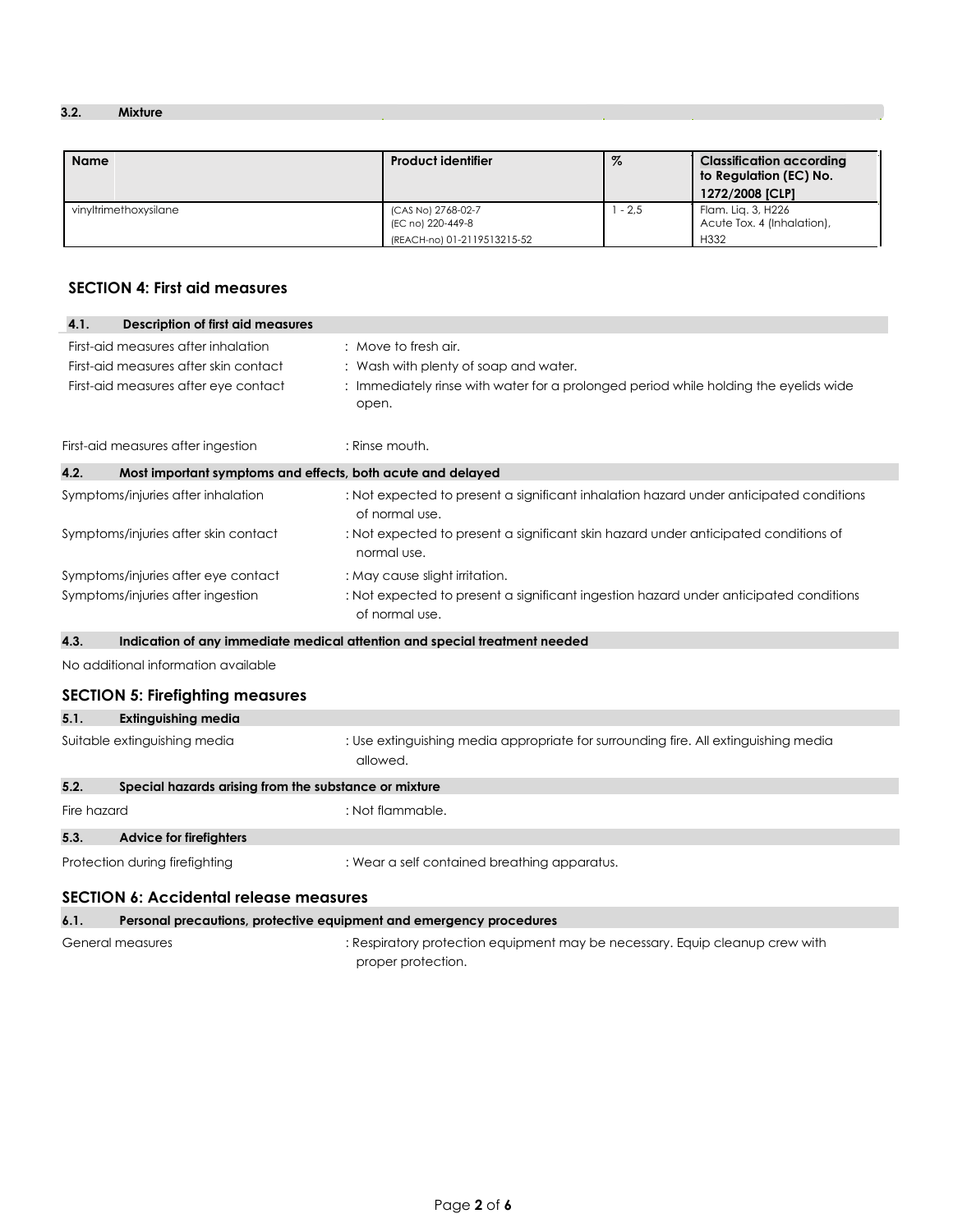### **6.1.1. For non-emergency personnel**

No additional information available

#### **6.1.2. For emergency responders**

No additional information available

### **6.2. Environmental precautions**

No additional information available

#### **6.3. Methods and material for containment and cleaning up**

Methods for cleaning up : On land, sweep or shovel into suitable containers.

#### **6.4. Reference to other sections**

No additional information available

# **SECTION 7: Handling and storage**

| 7.1.             | Precautions for safe handling                                |                                                                                                                            |
|------------------|--------------------------------------------------------------|----------------------------------------------------------------------------------------------------------------------------|
|                  | Precautions for safe handling                                | : Warning! Avoid exposure.                                                                                                 |
|                  | Handling temperature                                         | : 5 - 40 °C                                                                                                                |
| Hygiene measures |                                                              | : Wash hands and other exposed areas with mild soap and water before eating,<br>drinking or smoking and when leaving work. |
| 7.2.             | Conditions for safe storage, including any incompatibilities |                                                                                                                            |
|                  | Storage conditions                                           | : Store tightly closed in a dry and cool place.                                                                            |

# Storage temperature : 5 - 25 °C **7.3. Specific end use(s)**

No additional information available

### **SECTION 8: Exposure controls/personal protection**

Maximum storage period : 12 months

| <b>Control parameters</b><br>8.1.    |                                                                       |                                     |  |  |  |
|--------------------------------------|-----------------------------------------------------------------------|-------------------------------------|--|--|--|
|                                      | calcium carbonate (471-34-1)                                          |                                     |  |  |  |
| United Kingdom                       | WEL TWA (mg/m <sup>3</sup> )                                          | 10 mg/m <sup>3</sup> inhalable dust |  |  |  |
|                                      |                                                                       | 4 mg/m <sup>3</sup> respirable dust |  |  |  |
| methanol (67-56-1)                   |                                                                       |                                     |  |  |  |
| <b>EU</b>                            | IOELV TWA (mg/m <sup>3</sup> )                                        | $260$ mg/m <sup>3</sup>             |  |  |  |
| <b>EU</b>                            | <b>IOELV TWA (ppm)</b>                                                | 200 ppm                             |  |  |  |
| <b>EU</b>                            | Skin                                                                  |                                     |  |  |  |
| United Kingdom                       | WEL TWA (mg/m <sup>3</sup> )                                          | $266$ mg/m <sup>3</sup>             |  |  |  |
| United Kingdom                       | WEL TWA (ppm)                                                         | 200 ppm                             |  |  |  |
| United Kingdom                       | WEL STEL (mg/m <sup>3</sup> )                                         | 333 mg/m <sup>3</sup>               |  |  |  |
| United Kingdom                       | WEL STEL (ppm)                                                        | 250 ppm                             |  |  |  |
|                                      | Silane, dichlorodimethyl-, reaction products with silica (68611-44-9) |                                     |  |  |  |
| United Kingdom                       | WEL TWA (mg/m <sup>3</sup> )                                          | $6 \text{ mg/m}^3$                  |  |  |  |
| United Kingdom                       | WEL STEL (mg/m <sup>3</sup> )                                         | $2.4$ mg/m <sup>3</sup>             |  |  |  |
| tetramethyl orthosilicate (681-84-5) |                                                                       |                                     |  |  |  |
| United Kingdom                       | WEL TWA (mg/m <sup>3</sup> )                                          | $6.3$ mg/m <sup>3</sup>             |  |  |  |
| United Kingdom                       | WEL TWA (ppm)                                                         | ppm                                 |  |  |  |
| United Kingdom                       | WEL STEL (mg/m <sup>3</sup> )                                         | $32$ mg/m <sup>3</sup>              |  |  |  |
| United Kingdom                       | WEL STEL (ppm)                                                        | 5 ppm                               |  |  |  |
| CI 77015 (1309-37-1)                 |                                                                       |                                     |  |  |  |
| United Kingdom                       | WEL TWA (mg/m <sup>3</sup> )                                          | 10 mg/m <sup>3</sup> inhalable      |  |  |  |
|                                      |                                                                       | 4 mg/m <sup>3</sup> respirable      |  |  |  |
| 8.2.<br><b>Exposure controls</b>     |                                                                       |                                     |  |  |  |

Personal protective equipment : Gloves. Safety glasses.

Hand protection  $\qquad \qquad \qquad$  : In case of repeated or prolonged contact wear gloves

- Eye protection  $\qquad \qquad :$  Safety glasses
- Skin and body protection : No special clothing/skin protection equipment is recommended under normal conditions of use

### Respiratory protection : No special respiratory protection equipment is recommended under normal conditions of use with adequate ventilation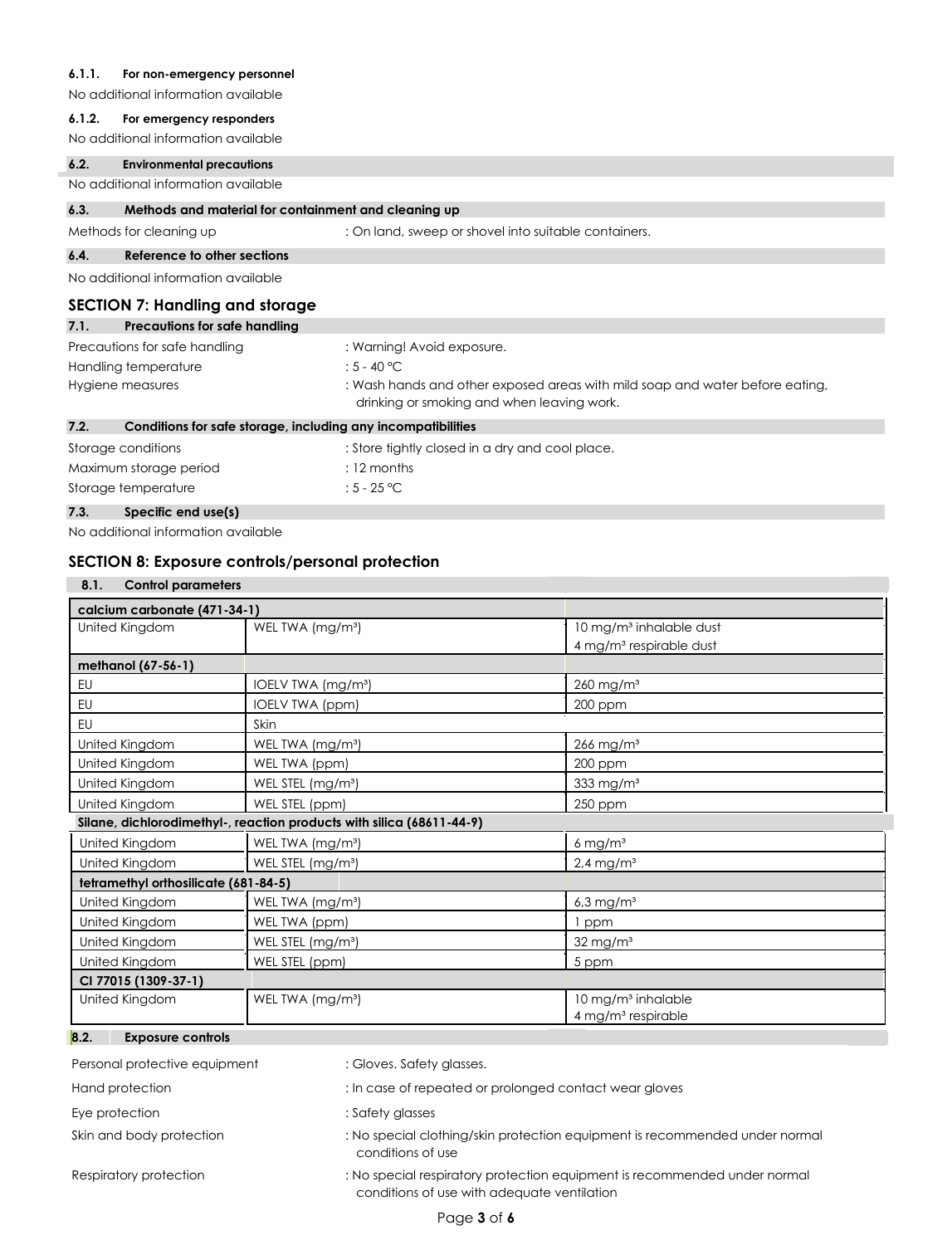

Other information : Do not eat, drink or smoke when using this product.

# **SECTION 9: Physical and chemical properties**

| Information on basic physical and chemical properties<br>9.1. |                                       |
|---------------------------------------------------------------|---------------------------------------|
| Physical state                                                | : Liquid                              |
| Appearance                                                    | : Paste.                              |
| Colour                                                        | : According to product specification. |
| Odour                                                         | : characteristic.                     |
| Density                                                       | : $1,48$ g/cm <sup>3</sup>            |
| Solubility                                                    | : Water: Insoluble                    |

### **9.2. Other information**

No additional information available

# **SECTION 10: Stability and reactivity**

#### **10.1. Reactivity**

No additional information available

#### **10.2. Chemical stability**

No additional information available

### **10.3. Possibility of hazardous reactions**

# No additional information available

# **10.4. Conditions to avoid**

No additional information available

### **10.5. Incompatible materials**

No additional information available

## **10.6. Hazardous decomposition products**

Additional hazards when processed. release of (highly) toxic gases/vapours. Methanol.

#### **SECTION 11: Toxicological information 11.1. Information on toxicological effects**

| 11.I.<br>Information on foxicological effects         |                               |
|-------------------------------------------------------|-------------------------------|
| Acute toxicity                                        | : Not classified              |
| vinyltrimethoxysilane (2768-02-7)                     |                               |
| LD50 oral rat                                         | 7120 mg/kg                    |
| LD50 dermal rabbit                                    | 3540 mg/kg                    |
| LC50 inhalation rat (mg/l)                            | $16,79$ mg/l/4h               |
| LC50 inhalation rat (ppm)                             | 2773 ppm/4h (OECD 403 method) |
| LC50 inhalation rat (Dust/Mist - mg/l/4h)             | 16,8 mg/l/4h                  |
| Skin corrosion/irritation                             | : Not classified              |
| Serious eye damage/irritation                         | : Not classified              |
| Respiratory or skin sensitisation                     | : Not classified              |
| Germ cell mutagenicity                                | : Not classified              |
| Carcinogenicity                                       | : Not classified              |
| Reproductive toxicity                                 | : Not classified              |
| Specific target organ toxicity (single<br>exposure)   | : Not classified              |
| Specific target organ toxicity (repeated<br>exposure) | : Not classified              |
| Aspiration hazard                                     | : Not classified              |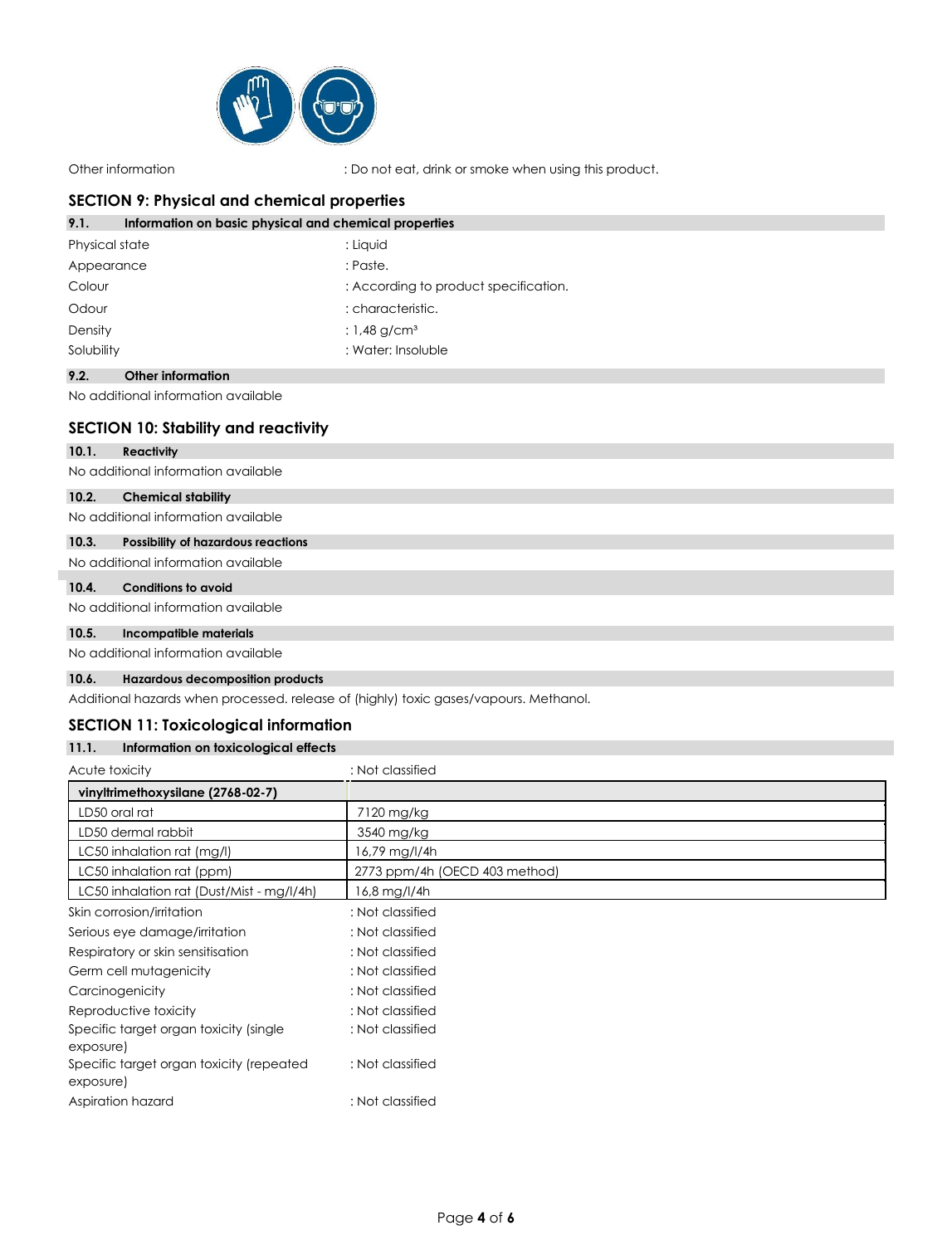# **SECTION 12: Ecological Information**

| 12.1.<br>Persistence and degradability                                                                                                       |                                                                             |  |
|----------------------------------------------------------------------------------------------------------------------------------------------|-----------------------------------------------------------------------------|--|
| vinyltrimethoxysilane (2768-02-7)                                                                                                            |                                                                             |  |
| LD50 Fish 1                                                                                                                                  | 191 mg/l                                                                    |  |
| EC50 Daphnia 1                                                                                                                               | $168,7$ mg/l                                                                |  |
| EC50 Other aquatic organisms 1                                                                                                               | $210$ mg/l                                                                  |  |
|                                                                                                                                              |                                                                             |  |
| 12.2.<br>Persistence and degradability                                                                                                       |                                                                             |  |
| No additional information available                                                                                                          |                                                                             |  |
| 12.3.<br><b>Bioaccumulative potential</b>                                                                                                    |                                                                             |  |
| No additional information available                                                                                                          |                                                                             |  |
| 12.4.<br>Mobility in soil                                                                                                                    |                                                                             |  |
| No additional information available                                                                                                          |                                                                             |  |
| <b>Results of PBT and vPvB assessment</b><br>12.5.                                                                                           |                                                                             |  |
| <b>Parabond Construction</b>                                                                                                                 |                                                                             |  |
| This substance/mixture does not meet the PBT criteria of REACH regulation, annex XIII                                                        |                                                                             |  |
| This substance/mixture does not meet the vPvB criteria of REACH regulation, annex XIII                                                       |                                                                             |  |
| Other adverse effects<br>12.6.                                                                                                               |                                                                             |  |
| No additional information available                                                                                                          |                                                                             |  |
| <b>SECTION 13: Disposal considerations</b>                                                                                                   |                                                                             |  |
| 13.1.<br>Waste treatment methods                                                                                                             |                                                                             |  |
| Regional legislation (waste)                                                                                                                 | : Disposal must be done according to official regulations.                  |  |
| Waste treatment methods                                                                                                                      | : Empty the packaging completely prior to disposal.                         |  |
| Waste disposal recommendations                                                                                                               | : Dispose of contaminated materials in accordance with current regulations. |  |
| : 08 04 09* - waste adhesives and sealants containing organic solvents or other<br>European List of Waste (LoW) code<br>dangerous substances |                                                                             |  |

# **SECTION 14: Transport information**

| In accordance with ADR / RID / IMDG / IATA / ADN |  |  |  |
|--------------------------------------------------|--|--|--|
|                                                  |  |  |  |

| <b>ADR</b>     |                                        |                                   |
|----------------|----------------------------------------|-----------------------------------|
| 14.1.          | UN number                              |                                   |
| Not applicable |                                        |                                   |
| 14.2.          | UN proper shipping name                |                                   |
| Not applicable |                                        |                                   |
| 14.3.          | <b>Transport hazard class(es)</b>      |                                   |
| Not applicable |                                        |                                   |
|                | Not applicable                         |                                   |
| 14.4.          | Packing group                          |                                   |
| Not applicable |                                        |                                   |
| 14.5.          | <b>Environmental hazards</b>           |                                   |
|                | Dangerous for the environment: No      | Dangerous for the environment: No |
|                | No supplementary information available |                                   |

## **14.6. Special precautions for user**

## **- Overland transport**

Transport regulations (ADR) : Not classified.

## **14.7. Transport in bulk according to Annex II of MARPOL 73/78 and the IBC Code**

Not applicable

### **SECTION 15: Regulatory information**

# **15.1. Safety, health and environmental regulations/legislation specific for the substance or mixture**

# **15.1.1. EU-Regulations**